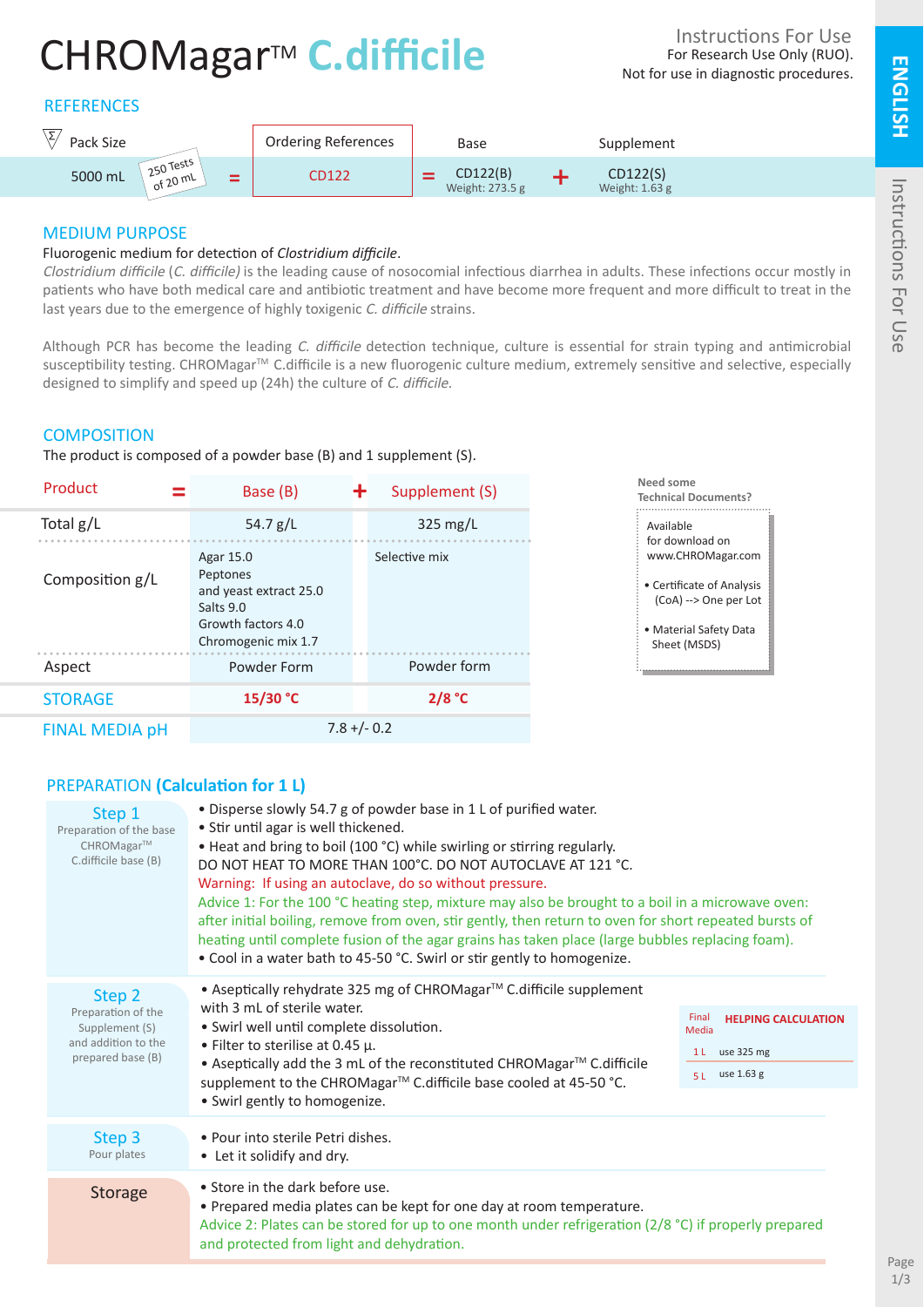# CHROMagar<sup>™</sup> C.difficile

# SPECIMEN COLLECTION AND HANDLING

CHROMagarTM C.difficile can be used with the following specimens: stools.

Use of transport devices approved for collection of such specimens is recommended.

# MATERIAL REQUIRED BUT NOT PROVIDED

Standard microbiological laboratory material for culture media preparation, control, streaking, incubation and waste disposal.

### **INOCULATION**

• If the agar plate has been refrigerated, allow to warm to room temperature before inoculation.

- Streak sample onto plate.
- Incubate in anaerobic conditions at 35-37 °C for 24 hours.

#### INTERPRETATION

| Microorganism | <b>Typical colony appearance</b>         |
|---------------|------------------------------------------|
| C. difficile  | $\rightarrow$ colourless and fluorescent |

Most of other bacteria  $\rightarrow$  inhibited

 **Note: fluorescence under UV lamp (365 nm.)**

#### **Typical** colony appearance



The pictures shown are not contractual.

#### PERFORMANCE

In the following study, 2044 stools samples were tested and read after 24 h incubation at 35 °C in an anaerobic atmosphere.

|             | CHROMagar <sup>™</sup> C.difficile | Reference Method<br>(Taurocholate-CCFA) |
|-------------|------------------------------------|-----------------------------------------|
| Sensitivity | 95.4%                              | 70 %                                    |
| Specificity | 88.8%                              | 97%                                     |

\* Data obtained from the study «Comparison of CHROMagar<sup>TM</sup> C.difficile and taurocholate-CCFA media for isolation of toxigenic Clostridium difficile from stools» Gaillot O. et al. ASM 2014.

# LIMITATIONS AND COMPLEMENTARY TESTS

• A confirmation test is required for a final identification as *C. difficile*.

• Research of toxins A and/or B can be directly performed by a classical immunochromatography test.

# QUALITY CONTROL

Please perform Quality Control according to the use of the medium and the local QC regulations and norms.

Good preparation of the medium can be tested, isolating the following ATCC strains:

| <b>Microorganism</b>                   | <b>Typical colony appearance</b>         |
|----------------------------------------|------------------------------------------|
| C. difficile ATCC <sup>®</sup> 43255   | $\rightarrow$ colourless and fluorescent |
| C. perfringens ATCC <sup>®</sup> 13124 | $\rightarrow$ inhibited                  |
| E. faecalis ATCC <sup>®</sup> 29212    | $\rightarrow$ inhibited                  |
| E. coli ATCC <sup>®</sup> 25922        | $\rightarrow$ inhibited                  |
|                                        |                                          |

# WARNINGS AND PRECAUTIONS

• For Research Use Only (RUO). Not for use in diagnostic procedures.

• This laboratory product should be used only by trained personnel (healthcare professional, etc). Wear appropriate protective clothing, gloves and eye/face protection and handle appropriately with procedures and good laboratory practices.

• Use of the medium may be difficult for people who have problems recognising colours.

• For a good microbial detection, collection and transport of specimen should be well handled and adapted to the particular specimen according to good laboratory practices.

• Culture media should not be used as manufacturing material or components.

- Do not ingest or inhale the product.
- Do not use the product after the expiry date.

• Do not use the product if it show any evidence of contamination or any sign of deterioration.

• Do not use the product if the packaging is damaged.

• Any change or modification in the procedure may affect the results.

• Any change or modification of the required storage temperature may affect the performance of the product.

• Unappropriate storage may affect the shelf life of the product.

• Recap the bottles/vials tightly after each preparation and keep them in a low humidity environment, protected from moisture and light.

• Reading and interpretation should be performed using isolated colonies.

• Interpretation of the test results should be made taking into consideration colonial and microscopic morphology and if necessary, the results of any other tests performed.

• Laboratory, chemical or biohazardous wastes must be handled and discarded in accordance with all local and national regulations.

• For hazard and precaution recommendations related to some chemical components in this medium, please refer to the pictogram(s) mentioned on the labels. The Safety Data Sheet (SDS) is available on www.chromagar.com

**ENGLISH**